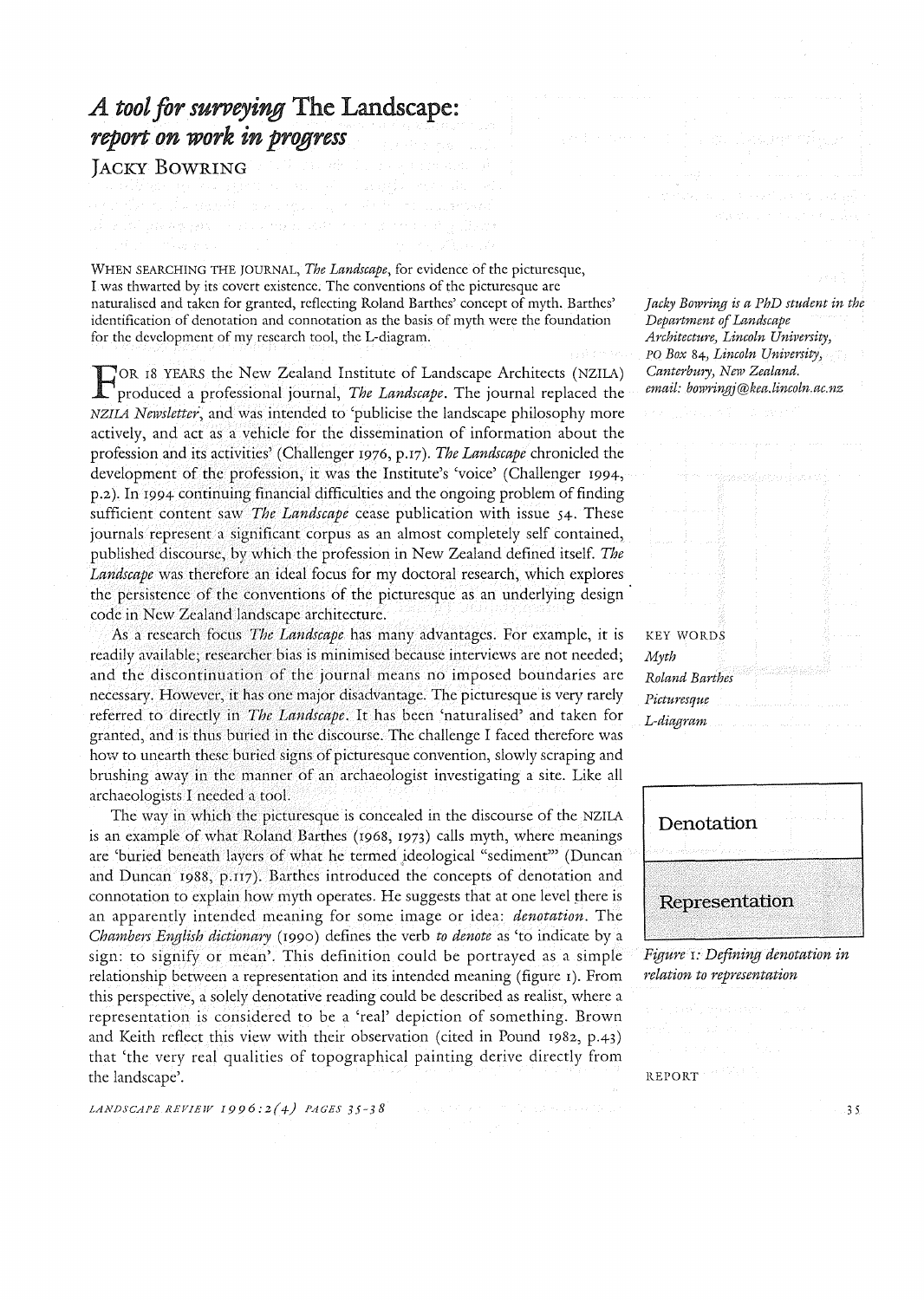



*Figure* +: *Polarising filters are transparent to light in one plane and absorbent to light perpendicular to it* 

But there are other meanings attached to a Representation Connotation | representation-its *connotations*, which the *Chambers English*<br>*dictionary* defines as 'the implication of something more than the denotation of an object'. The connotative meanings can be shown visually as an alternative or additional interpretation of the representation (figure 2). A relativist reading focuses only on this connotative axis, exemplified by Pound's analysis (1983, p.13) of New Zealand landscape painting: 'If landscape painting *is* a window, you can see nothing through it of the land; it offers nothing but signs painted in paint; its surface is full of nothing but paint, it is painted entirely over:

Representation Connotation Working with these ideas of denotation and connotation and my visualisation of them, I developed a model or notational system to conceptualise the idea of myth. In this 'L-diagram', denotation and connotation are placed at right *Figure* 3: *The L-diagram*  angles to each other, and intersect to form myth (figure 3).

The concept of the L-diagram can be paralleled with the principles of polarising filters. A polarising filter is transparent for light within one plane, but absorbent for light perpendicular to it (figure  $4$ ), a principle of preferential absorption used in Polaroid lenses to cut out glare. When two polarising lenses are 'crossed', or placed at 90 degrees to each other, the effect is an almost complete blocking of the light (figure 5).

By analogy, denotation and connotation each let through a 'preferred' reading and eliminate the 'glare' of an alternative interpretation. Further, when denotation and connotation come together ('cross'), as they do in myth, they become confused. A transparent or innocent view is no longer possible; in its place is an uneasy, ambiguous, obscure picture, where we no longer know what is denotation and what is connotation. Connotation is naturalised as denotation, and the two are completely conflated. The L-diagram denaturalises myth, pulling denotation and connotation apart. It thus becomes a model of myth and an analytical tool.

Although the L-diagram owes a debt to the work of Barthes, it makes a major departure from his notion of semiological chains. Barthes conceptualises myth as a hierarchical system of planes: denotation comes first, and connotation appears at a subsequent level. In contrast, the L-diagram does not build connotation from denotation, but shows how each has an equal pull on the representation, and can exist simultaneously.

## *L-diagram and the picturesque*

The central myth of the picturesque can be expressed with an L-diagram (figure 6). Whilst all landscape design must by definition combine nature and art, the relationship between the two in the picturesque is ambiguous: 'First there is nature (as if that is a certain thing), then there

are pictures made by a painter, then there is a landscape designer making something that looks like paintings that look like nature' (Robinson 1991, p.13). Picturesque design denotes nature, but has connotations of the art that depicted

*LANDSCAPE REVIEW [996:2(4)*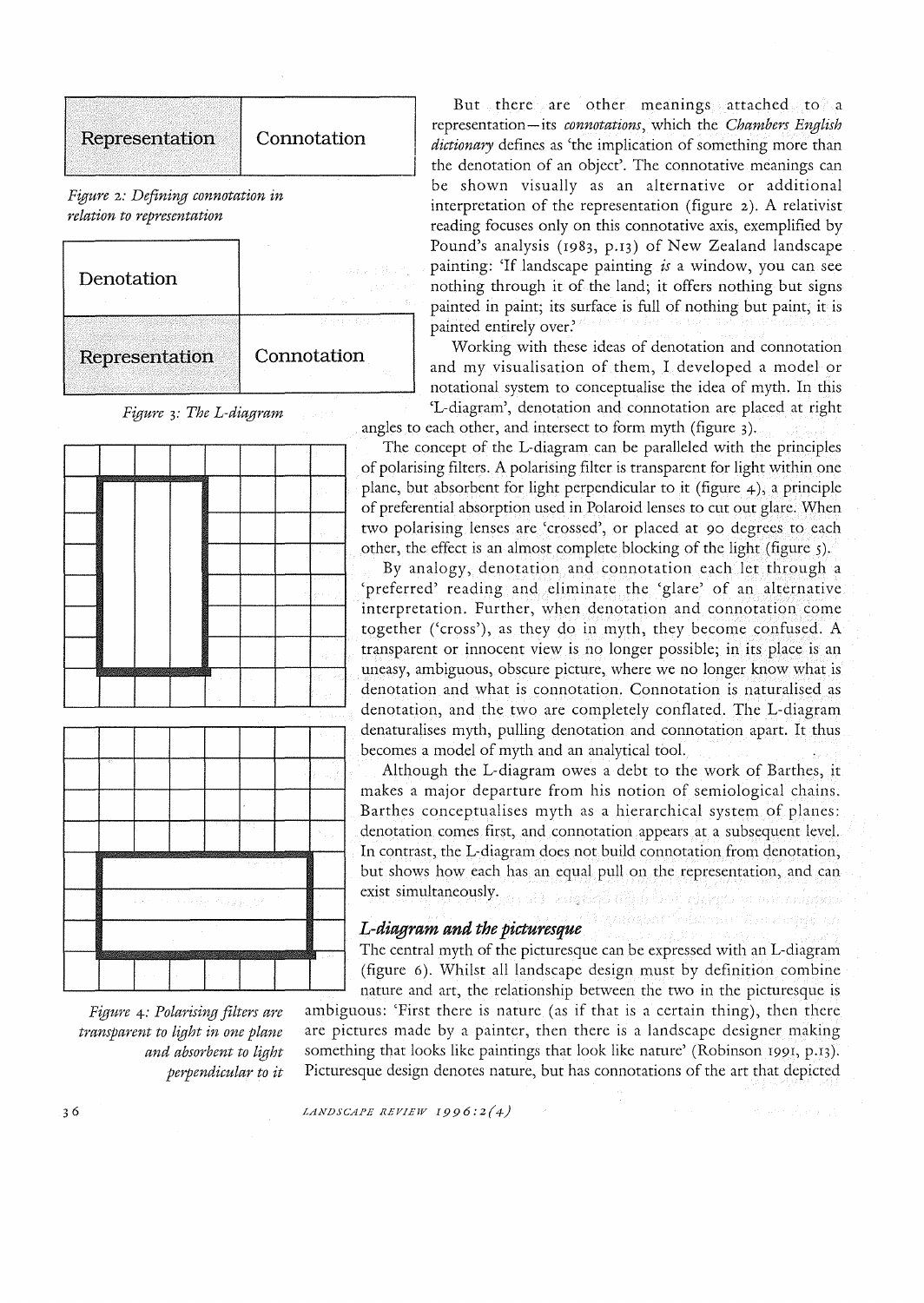nature. The art on which the picturesque was based was very specific, initially drawing on the Golden Age imagery of Claude, Poussin and Rosa, and subsequently on Dutch and English painting. The influence of the initial imagery is significant, itself being based on myth and thus encumbering the picturesque with further connotations. Figure 7, for example, shows an L-diagram for a painting by Claude Lorrain. Whilst apparently denoting the Italian countryside, the image naturalises the connotations of Arcadia, and all the accompanying ideology.

An example of the picturesque as myth in *The Landscape* is an apparently innocuous 'naturalistic' design for a wetland. At Limeburners Creek Wetland, winner of the 1990 NZILA George Malcolm Award, the intention was 'to give the appearance that it had occurred naturally, when in fact it was man made' ('I990 Brickmakers Awards' I991, p.7). Over time, the judges envisaged, the wetland would 'appear entirely natural rather than artificial' (ibid). The

wetland's designer, Dennis Scott (1991, p.15), describes how 'the plant communities generally contain a diversity of species in the image of natural systems' and 'Stakes and large hardwood tree branches have been placed at the junction of islands and open water areas for birds to perch on'. The Ldiagram in figure 8 indicates the relationship between the denotation of  $\vert$  Nature the branches and their connotations of artificiality. The practice of 'planting' dead trees is not new. Eighteenth century picturesque theorist William Gilpin (cited in Meyer I992, p.I68) described rotten and dying trees as 'capital sources of picturesque beauty' and Manwaring (I92S) recounts how William Kent was laughed at for carrying imitations of paintings so far as to insert dead trees in the landscapes at Kensington and Carlton Gardens. The paintings which inspired Kent were those of Salvator Rosa, and he is known to have possessed a Rosa. Figure 9 expresses the relationship between dead trees and the influence of Rosa. While Scott's dead trees are justified on purely ecological grounds, figure 10 illustrates how the L-diagrams can be linked, to plot a string of connotation back to Rosa. Thus the transparence of the Limeburners Creek proposal is challenged and the claim of an innocent nature is revealed to be a myth of the picturesque.<br>The presentation of ecological designs as solely natural is a persistent countryside

myth in landscape architecture. Seddon (I99S, p.7) suggests the driving force behind such attitudes, as typified by Ian McHarg's (I969) *Design with nature,* is 'the Romantic wish to conceal our interventions in the natural environment'. He contends that 'the romantic impulse is often justified by practitioners in scientific or deterministic terms, often borrowed from ecology, although landscape architects are not noted for their knowledge of this difficult science' (ibid, p.8). Treib (1995, p.51) also challenges the myth of the natural in ecological designs, why the natural is so easily accepted: *Figure* 7: *L-diagram for a* 

Is it because the 'natural' pattern, masquerading as nature, is less open to question by client or visitor alike? ... Or is it a conscious or unconscious harking back to received picturesque values?

The dead trees at Limeburners Creek are revealed to have connotations of the picturesque, providing an illustration of the way the picturesque is reproduced in the discourse through the sign of the 'natural'. The conflation of the





*Figure* 5: *When crossed at 90°) polarising filters form an almost opaque zone* 





*painting by Claude Lorrain*